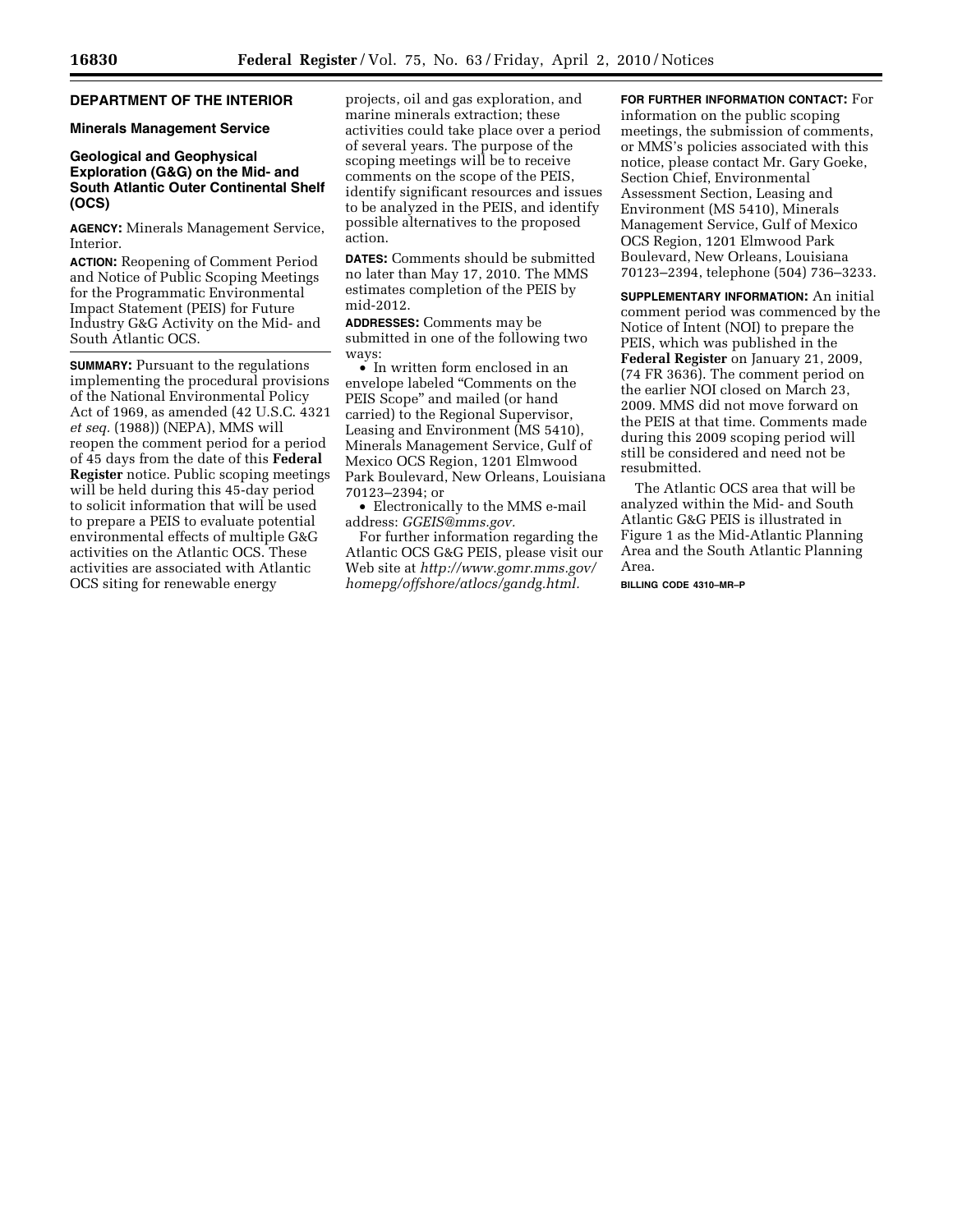

Figure 1. Atlantic OCS Planning Area Boundaries for area analyzed in the G&G PEIS.

**BILLING CODE 4310–MR–C**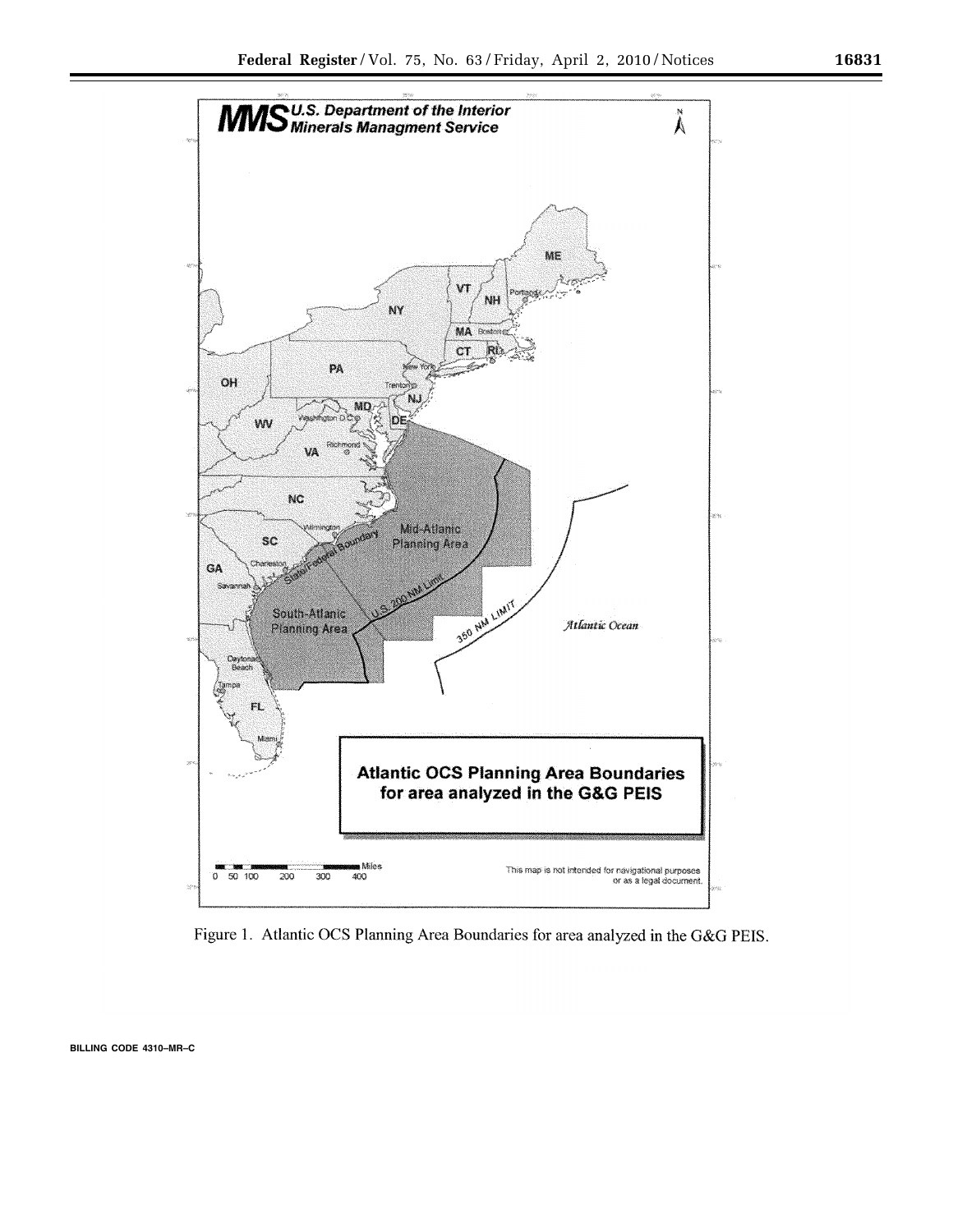Statements, both oral and written will be received at the venues listed below. All persons wishing to speak will have an opportunity to do so. Time limits may be set on speakers to allow time for all speakers to participate.

The following public scoping meetings are planned for the PEIS:

• *April 20, 2010*—Marriott Houston Intercontinental Hotel, George Bush Intercontinental Airport, 18700 John F. Kennedy Boulevard, Houston, Texas 77032; one meeting beginning at 1 p.m. CST;

• *April 21, 2010*—Jacksonville Marriott, 4760 Salisbury Road, Jacksonville, Florida 32256; two meetings, the first beginning at 1 p.m. EST and the second beginning at 7 p.m. EST;

• *April 23, 2010*—Coastal Georgia Center, 305 Fahm Street, Savannah, Georgia 31401; two meetings, the first beginning at 1 p.m. EST and the second beginning at 7 p.m. EST;

• *April 27, 2010*—Sheraton Newark Airport Hotel, 128 Frontage Road, Newark, New Jersey 07114; two meetings, the first beginning at 1 p.m. EST and the second beginning at 7 p.m. EST;

• *April 27, 2010*—Embassy Suites North Charleston, 5055 International Boulevard, North Charleston, South Carolina 29418; two meetings, the first beginning at 1 p.m. EST and the second beginning at 7 p.m. EST;

• *April 29, 2010*—Hilton Wilmington Riverside, 301 North Water Street, Wilmington, North Carolina 28401; two meetings, the first beginning at 1 p.m. EST and the second beginning at 7 p.m. EST; and

• *April 29, 2010*—Hilton Norfolk Airport, 1500 N. Military Highway, Norfolk, Virginia 23502; two meetings, the first beginning at 1 p.m. EST and the second beginning at 7 p.m. EST.

Through the scoping process, Federal, State, and local government agencies and other interested parties have the opportunity to help MMS determine the significant resources, issues, and alternatives for analysis in the PEIS. Comments received in response to this notice and at the public scoping meetings will assist MMS in developing the content and scope of the PEIS. This early planning and consultation step is important to ensure that all interests and concerns are communicated to MMS as it develops this PEIS and ultimately for future decisions regarding G&G operations under MMS regulatory authority. It is envisioned that this PEIS would cover G&G activity for renewable energy projects, minerals extraction, and oil and gas activities for any Atlantic OCS applications within the area

analyzed within the PEIS that are received within the foreseeable future. Possible alternatives for analysis may represent a range of levels of activities from unrestricted to no seismic and could address the following, although this list is not exhaustive:

#### **Levels of Activity**

Number, scale/size, location, and duration of seismic activities;

Number, scale/size, location, and duration of associated support activities (vessel, aircraft, shore); and

The degree to which those activities can overlap in space and time.

## **Mitigation**

Exclusion zones based on received levels of sounds;

Exclusion zones based on presence of specific biological factors in combination with received levels of sound; and

Limitations on certain combinations of activities in specific temporal/spatial circumstances. The MMS invites other Federal agencies and State, Tribal, and local governments to consider becoming cooperating agencies in the preparation of the PEIS. Following the guidelines from the Council on Environmental Quality (CEQ), qualified agencies and governments are those with ''jurisdiction by law or special expertise.'' Potential cooperating agencies should consider their authority and capacity to assume the responsibilities of a cooperating agency and note that an agency's role in the environmental analysis neither enlarges nor diminishes the final decisionmaking authority of any other agency involved in the NEPA process. Upon request, MMS will provide potential cooperating agencies with a written summary of ground rules for cooperating agencies, including time schedules and critical action dates, milestones, responsibilities, scope and detail of cooperating agencies' contributions, and the availability of pre-decisional information. The MMS anticipates this summary will form the basis for a Memorandum of Agreement between MMS and each cooperating agency. Agencies should also consider the ''Factors for Determining Cooperating Agency Status'' in Attachment 1 to CEQ's January 30, 2002, Memorandum for the Heads of Federal Agencies: Cooperating Agencies in Implementing the Procedural Requirements of the National Environmental Policy Act. A copy of this document is available at *http:// ceq.hss.doe.gov/nepa/regs/cooperating/ cooperatingagenciesmemorandum.html*  and *http://ceq.hss.doe.gov/nepa/regs/* 

# *cooperating/*

*cooperatingagencymemofactors.html.*  The MMS, as the lead agency, will not provide financial assistance to cooperating agencies. Even if an organization is not an official cooperating agency, opportunities exist to provide information and comments to MMS during the normal public input phases of the NEPA/PEIS process. If further information about cooperating agencies is needed, please contact Mr. Gary Goeke at (504) 736–3233.

**Authority:** The MMS has the authority under the Outer Continental Shelf Lands Act (OCSLA, as amended; 43 U.S.C. 1331–1356, (2007)) and its implementing regulations at 30 CFR 251 to issue prelease permits for the collection of G&G data. These regulations discuss the types of G&G activities that require a permit, the instructions for filing a permit, and the obligations and rights under a permit. This notice is published pursuant to the regulations (40 CFR 1501.7) implementing the provisions of NEPA.

*Background:* Scoping is the initial step in the NEPA process. The MMS plans to fully comply with all pertinent laws, rules, and regulations and will allow the public an adequate opportunity to participate in the NEPA process, including scoping meetings and public comment periods.

The PEIS will evaluate environmental impacts of G&G activities in the area analyzed by the PEIS on the Mid- and South Atlantic OCS subject to MMS regulatory authority that may be proposed over several years. MMS has decided at this time not to move forward with scoping and a PEIS for the Northern Atlantic and Straits of Florida planning areas. In addition, the PEIS would serve as a reference document to implement the "tiering" objective detailed in NEPA's implementing regulations (40 CFR 1502.20), allowing that future site-specific environmental assessments (SEA's) may reference appropriate sections of this PEIS to reduce reiteration of issues and effects, allowing analyses to focus on specific issues and effects related to a particular G&G activity. The proposed G&G activities include, but are not limited to, seismic surveys, sidescan-sonar surveys, electromagnetic surveys, geological and geochemical sampling, and remote sensing. These activities could support siting needs for renewable energy projects, oil and gas operations, and research for sand deposits. The MMS, to date, has received approximately 11 proposed applications for various types of G&G activity on the Atlantic OCS. Information on the details of these proposals and their scope can be found at *http://www.gomr.mms.gov/homepg/ offshore/atlocs/gandg.html.* The PEIS